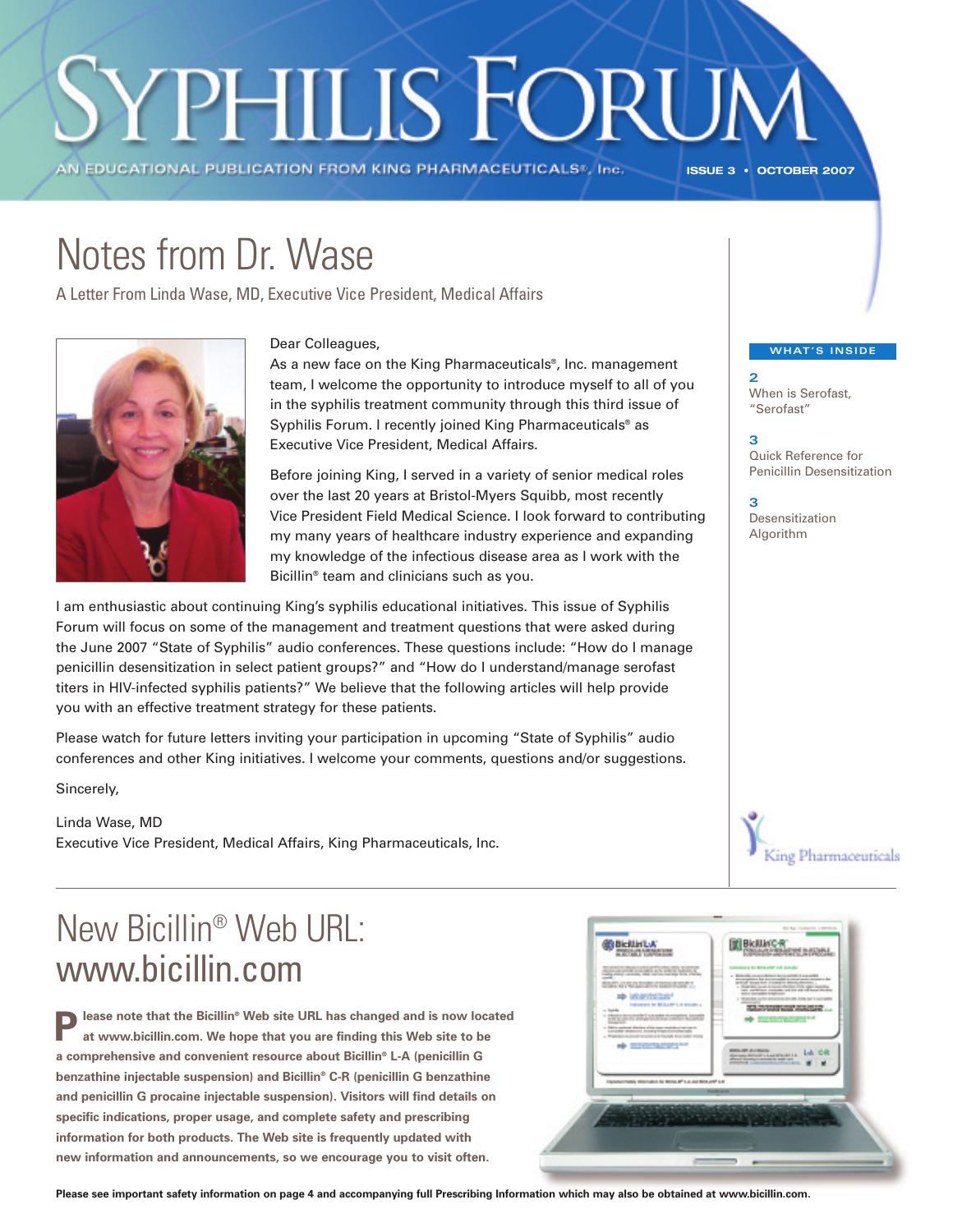### When is Serofast, "Serofast?"

**After effective syphilis treatment, the RPR\* or VDRL\* titer (non-treponemal test) usually becomes non-reactive or negative. In treating early syphilis such a response can occur in 6 months. In treating late syphilis that response can occur in 12 months or more.1 HIV-infected patients generally have a slower decline in titers than HIV-uninfected patients.2, 3, 4 Thus, most experts recommend determining the serological response to treatment at 6 and 12 months in HIV-uninfected patients with early and late syphilis respectively. Current CDC guidelines recommend clinical and serological post-therapy follow-up at 3,6,9,12 and 24 months in HIV-infected patients. Due to the slower serological response in HIV-infected patients some experts recommend determining treatment outcomes at 12 months for early** syphilis and 24 months for late syphilis.<sup>1, 2, 3, 4</sup>

In up to 20% of patients, however, a reactive serologic titer may persist for more than 12 months (HIV-uninfected patients) or longer (HIV-infected patients).5 A persistently reactive nontreponemal (RPR or VDRL) serologic test for syphilis after treatment for syphilis may represent treatment failure or a "serofast" reaction.<sup>1,2</sup>

Determining whether a persistently reactive titer indicates treatment failure or the serofast reaction is one of the most challenging aspects in syphilis management. A 4-fold decrease in non-treponemal titer post-treatment is considered necessary to demonstrate therapeutic efficacy and the titer will usually become non-reactive with time; although, in some patients a low, serofast titer (less than or equal to 1:4) will remain for a long period of time or for life. Rising titers or persistent titers greater than or equal to 1:32 are more problematic and raise concerns about treatment failure, but in some cases could be a serofast reaction, in particular if the prior titer was substantially elevated (greater than 1:256) and the

1:32 represents at least a 4-fold decline.<sup>1, 2, 6</sup>

One of the most common pitfalls in the interpretation of follow-up syphilis test results is the failure to observe for an adequate amount of time. Syphilis titers represent an immunologic reaction to infection and take time-on the order of a year or two to decline. The immunologic titer response in longstanding infection usually takes longer to decline than the titer response in recently acquired infection.<sup>5</sup> If treatment failure, further CSF analysis should be considered to rule out neurosyphilis.<sup>3,5</sup>

After the observation period, if there is doubt about whether the persistent titer represents treatment failure or a serofast response, many experts would err on the side of caution and re-treat the patient with a repeat course of therapy, usually a series of 3 injections of penicillin G benzathine (Bicillin® L-A) 2.4 MU intramuscular weekly for 3 weeks. If treatment failure, further CSF analysis should be considered to rule out neurosyphilis.<sup>1,4</sup>

In late syphilis, which is usually diagnosed as late latent syphilis detected through a routine screening test and the non-treponemal serologic test titer is low (e.g., 1:2), a 4-fold decline in titer may take years. At two years should the titer not have declined 4-fold, and persists at 1:2 or 1:1, there are no clinical data to dictate best practice. Because at this stage less is known, some experts suggest continuing observation and others would re-treat with penicillin G benzathine 2.4 MU intramuscular once weekly for 3 weeks.<sup>1</sup>

It is important to remember that the syphilis titers one follows over time to evaluate the response to treatment are the **non-treponemal test titers**, the RPR or VDRL. The treponemal test titers (TPPA\* or FTA-ABS\*) once reactive usually remain reactive for the life of the patient. Although in primary syphilis, treponemal titers can become non-reactive (after 2-3 years) in about 15 to 25% of patients after successful treatment.<sup>1</sup>

*\*RPR = rapid plasma reagin*

- *VDRL = venereal disease research laboratory*
- *TPPA = treponema pallidum particle agglutination*
- *FTA-ABS = fluorescent treponemal antibody absorbed*
- *1 Centers for Disease Control and Prevention, 2006 STD Treatment Guidelines. Syphilis Section. Available at www.cdc.gov/std.*
- *2 Augenbraun, M. Syphilis. Lange, McGraw Hill. "Current Diagnosis & Treatment of Sexually Transmitted Diseases, Jeffrey D. Klausner; Edward W. Hook, III, 2007.*
- *3 Rolfs, et al (1997). A randomized Trial of Enhanced Therapy for Early Syphilis Patients with and without Human Immunodeficiency Virus Infection. NEJM 337:307-314.*
- *4 Zetola MZ, Engelman J, Jensen P, Klausner JD. Syphilis in the United States: An Update for Clinicians With an Emphasis on HIV Coinfection. Mayo Clin. Proc. September 2007;82(9):1091-1102.*
- *5 Hook, EW. Principles of serological testing for syphilis; Lange, McGraw Hill, "Current Diagnosis & Treatment of Sexually Transmitted Diseases, Jeffrey D. Klausner; Edward W. Hook, III, 2007.*
- *6 Zetola MZ, Klausner JD. Syphilis and HIV Infection: An Update.CID 2007:44 (1 May), HIV/AIDS.*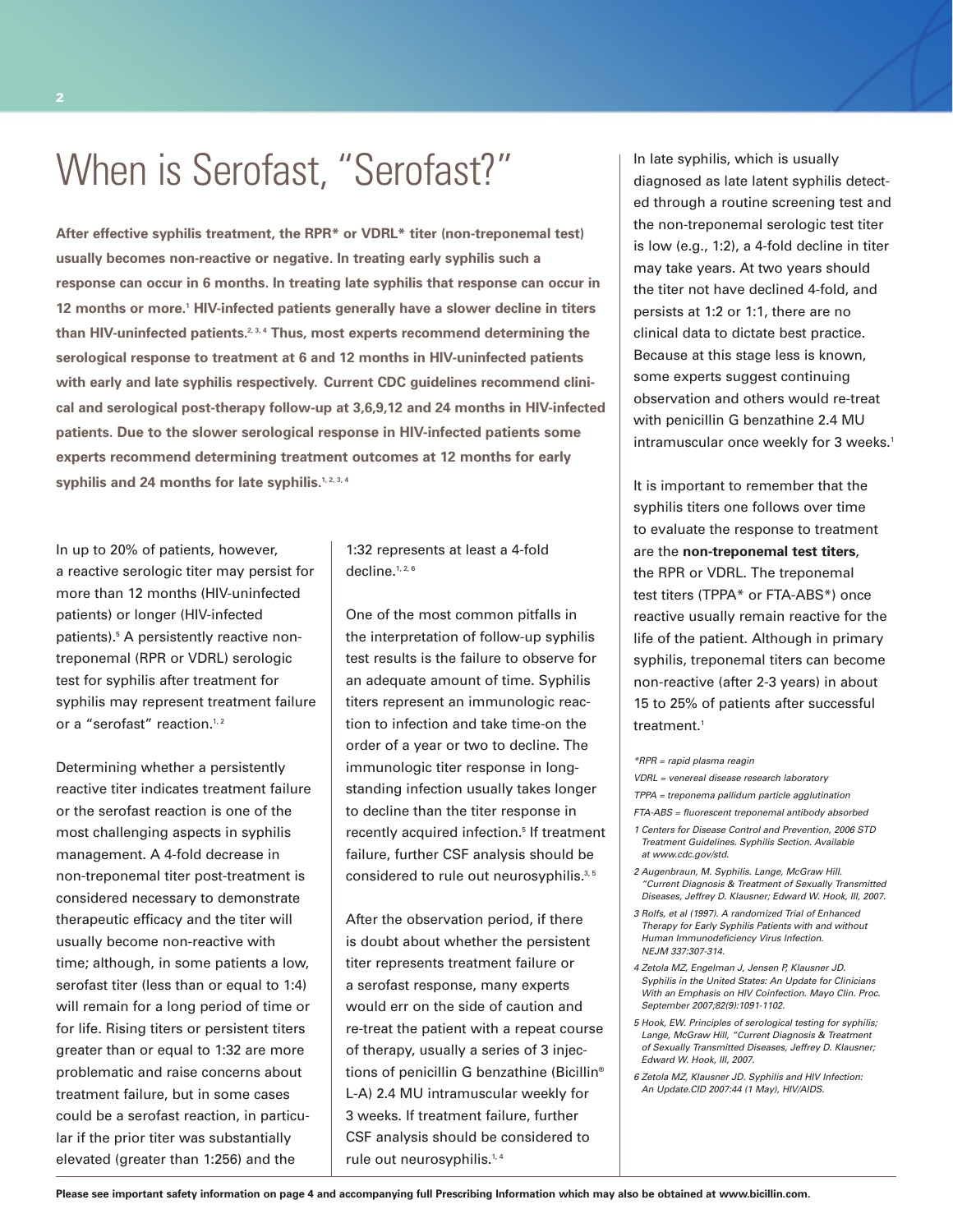### **SYPHILIS FORUM**

### Quick Reference for Penicillin **Desensitization**



ccording to the Centers for Disease Control and<br>Prevention (CDC) Sexually Transmitted Disease:<br>Treatment Guidelines, 2006:' Prevention (CDC) Sexually Transmitted Diseases Treatment Guidelines, 2006:1

- **✦** There are NO proven alternatives to benzathine penicillin G available for treating:
	- Neurosyphilis

**3**

- Congenital syphilis
- Syphilis in pregnant women
- **✦** Pregnant women, infants and children with any stage of syphilis who are allergic to penicillin should be desensitized and treated with penicillin G
- **✦** Penicillin G is recommended for use, whenever possible, in HIV-infected patients. The efficacy of alternative non-penicillin regimens in HIV-infected patients has not been well studied.

#### **DESENSITIZATION FACTS**

- **✦** Patients who have a positive skin test to one of the penicillin determinants can be desensitized
- **✦** Desensitization can be performed via oral or intravenous (IV) administration
- **✦** Oral desensitization is regarded as safer and easier to perform
- **✦** Patients should be desensitized in a hospital setting because serious IgE-mediated allergic reactions can occur
- **✦** After desensitization, patients MUST be maintained on penicillin continuously for the duration of the course of therapy

*1 Centers for Disease Control and Prevention, 2006 STD Treatment Guidelines. Syphilis Section. Available at www.cdc.gov/std <http://www.ded.gov/std> .*

#### Oral Desensitization Protocol for Patients with a Positive Skin Test\*

**Observation period:** 30 minutes before parenteral administration of penicillin

**Interval between doses:** 15 minutes **Cumulative dose:** 1.3 million units

| <b>Penicillin V</b><br><b>Suspension Dose*</b> | <b>Amounts</b><br>(units/mL) | mL  | <b>Units</b> | <b>Cumulative Dose</b><br>(units) |
|------------------------------------------------|------------------------------|-----|--------------|-----------------------------------|
| 1                                              | 1,000                        | 0.1 | 100          | 100                               |
| $\overline{2}$                                 | 1,000                        | 0.2 | 200          | 300                               |
| 3                                              | 1,000                        | 0.4 | 400          | 700                               |
| $\overline{4}$                                 | 1,000                        | 0.8 | 800          | 1,500                             |
| $5\phantom{.0}$                                | 1,000                        | 1.6 | 1,600        | 3,100                             |
| 6                                              | 1,000                        | 3.2 | 3,200        | 6,300                             |
| $\overline{7}$                                 | 1,000                        | 6.4 | 6,400        | 12,700                            |
| 8                                              | 10,000                       | 1.2 | 12,000       | 24,700                            |
| 9                                              | 10,000                       | 2.4 | 24,000       | 48,700                            |
| 10                                             | 10,000                       | 4.8 | 48,000       | 96,700                            |
| 11                                             | 80,000                       | 1.0 | 80,000       | 176,700                           |
| 12                                             | 80,000                       | 2.0 | 160,000      | 336,700                           |
| 13                                             | 80,000                       | 4.0 | 320,000      | 656,700                           |
| 14                                             | 80,000                       | 8.0 | 640,000      | 1,296,700                         |

*+ Elapsed time is 3 hours and 45 minutes;* 

*§ The specific amount of drug was diluted in approximately 30 mL of water and then administered orally.*

*\* Reprinted with permission from the New England Journal of Medicine.* 

*SOURCE: Wendel GO Jr, Stark BJ, Jamison RB, Melina RD, Sullivan TJ. Penicillin Allergy and Desensitization in Serious Infections During Pregnancy. New England Journal of Medicine 1985; 312: 1229-32§*